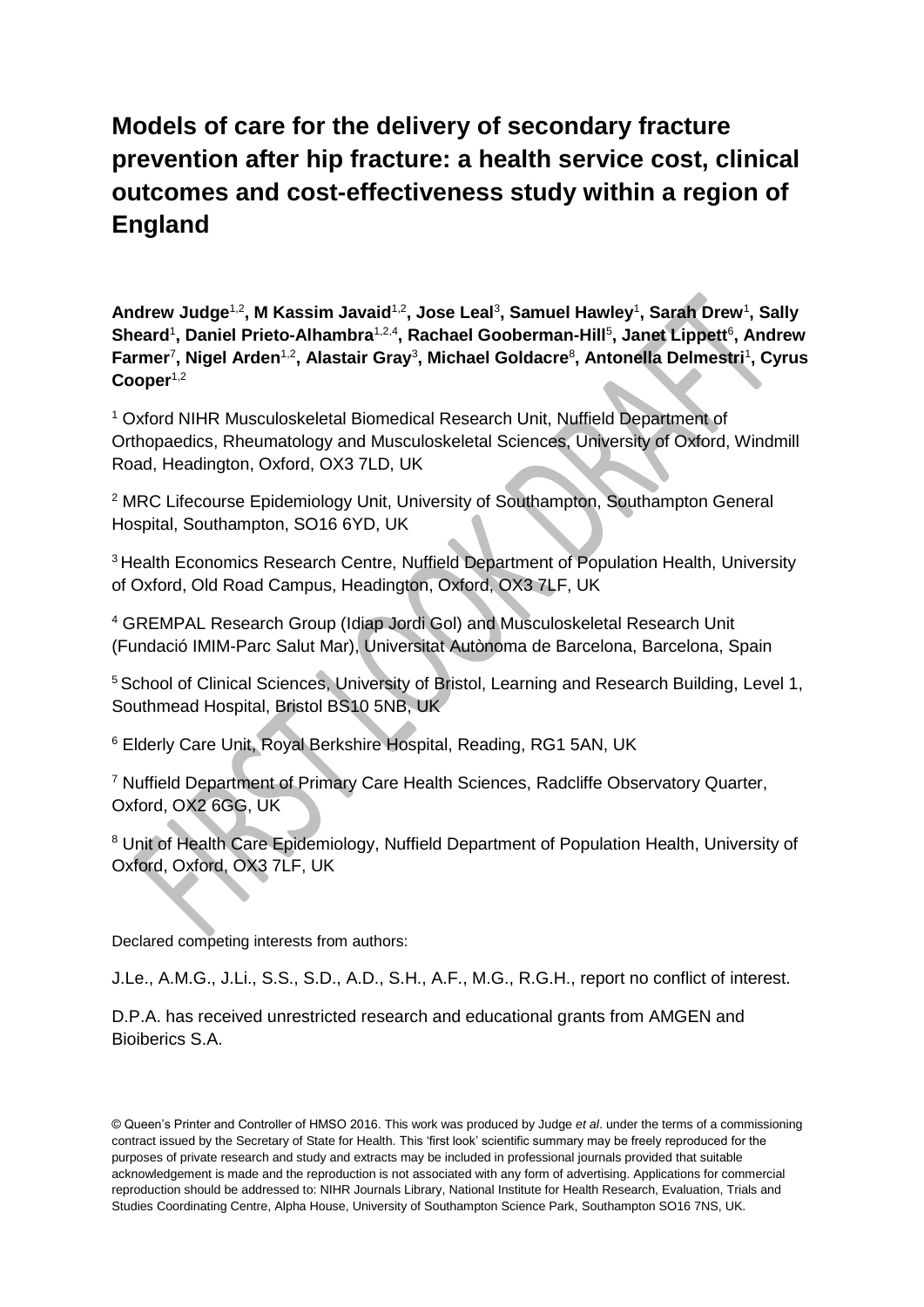N.A. reports personal fees from Merck, grants and personal fees from Roche, personal fees from Smith and Nephew, personal fees from Q-Med, personal fees from Nicox, personal fees from Flexion, personal fees from Bioiberica, personal fees from Servier.

C.C. has received consultancy, lecture fees and honoraria from AMGEN, GSK, Alliance for Better Bone Health, MSD, Eli Lilly, Pfizer, Novartis, Merck, Servier, Medtronic and Roche.

M.K.J. has received in the last 5 years honoraria for travel expenses, speaker fees and/or advisory committees from Lilly UK, Amgen, Servier, Merck, Medtronic, Internis, Consilient Health and Jarrow Formulas. He also serves on the Scientific Committee of the National Osteoporosis Society and International Osteoporosis Foundation.

A.J. has received consultancy, lecture fees and honoraria from Servier, UK Renal Registry, Oxford Craniofacial Unit, IDIAP Jordi Gol, Freshfields Bruckhaus Deringer, is a member of the Data Safety and Monitoring Board (which involved receipt of fees) from Anthera Pharmaceuticals, INC., and received consortium research grants from ROCHE.

This report should be referenced as follows:

Judge A, Javaid MK, Leal J, Hawley S, Drew S, Prieto-Alhambra D, Cooper C, *et al.* Models of care for the delivery of secondary fracture prevention after hip fracture: a health service cost, clinical outcomes and cost-effectiveness study within a region of England. *Health Serv Deliv Res* 

## **Corresponding Author**

Assoc. Prof Andrew Judge NIHR Musculoskeletal Biomedical Research Unit NDORMS, University of Oxford

Windmill Road

**Oxford** 

OX3 7LD

[andrew.judge@ndorms.ox.ac.uk](mailto:andrew.judge@ndorms.ox.ac.uk)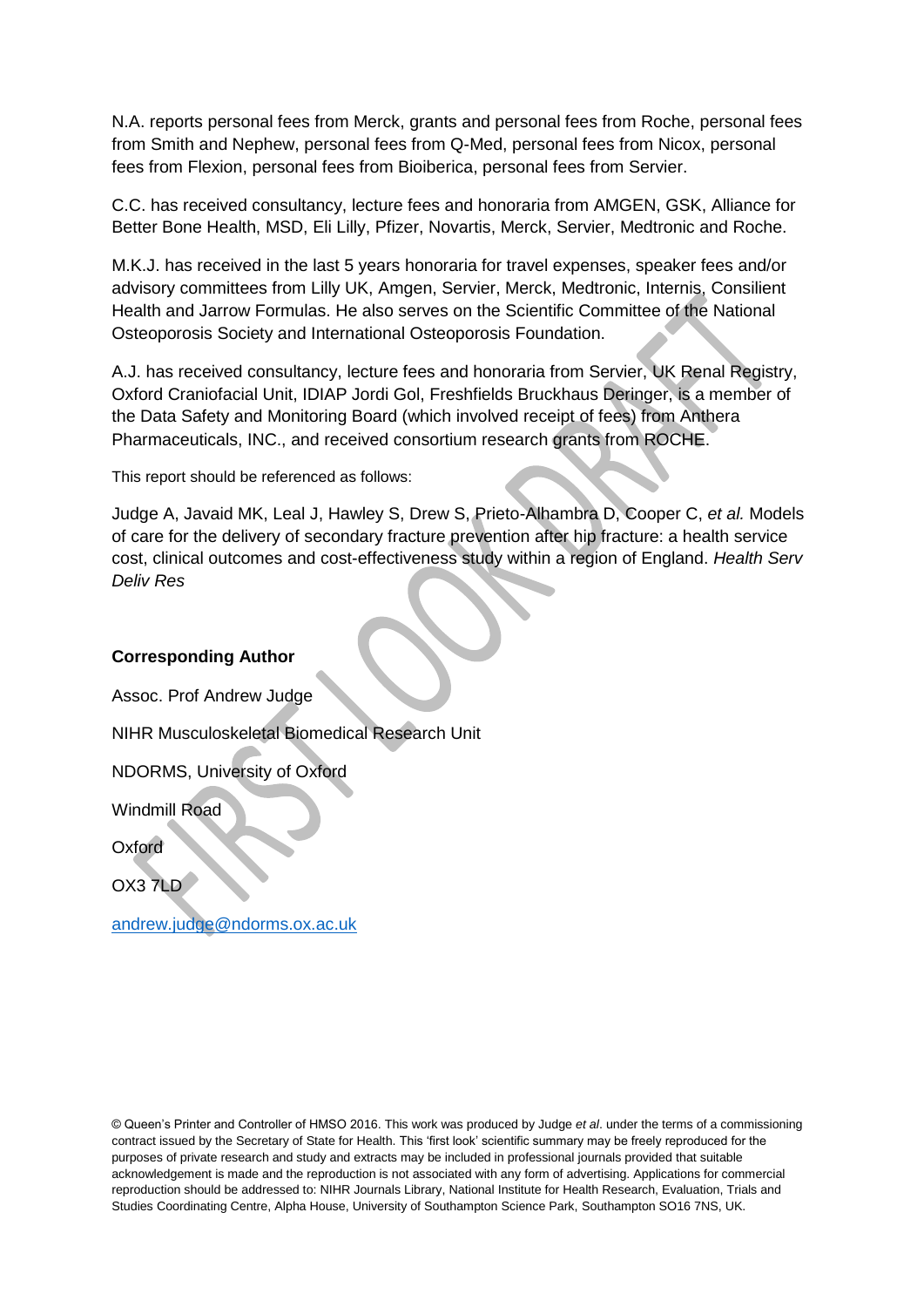## **Important**

A 'first look' scientific summary is created from the original author-supplied summary once the normal NIHR Journals Library peer and editorial review processes are complete. The summary has undergone full peer and editorial review as documented at NIHR Journals Library website and may undergo rewrite during the publication process. The order of authors was correct at editorial sign-off stage.

A final version (which has undergone a rigorous copy-edit and proofreading) will publish as part of a fuller account of the research in a forthcoming issue of the *Health Services and Delivery Research* journal.

Any queries about this 'first look' version of the scientific summary should be addressed to the NIHR Journals Library Editorial Office - [journals.library@nihr.ac.uk](mailto:journals.library@nihr.ac.uk)

The research reported in this 'first look' scientific summary was funded by the HS&DR programme or one of its predecessor programmes (NIHR Service Delivery and Organisation programme, or Health Services Research programme) as project number 11/1023/01. For more information visit [http://www.nets.nihr.ac.uk/projects/hsdr/11102301.](http://www.nets.nihr.ac.uk/projects/hsdr/11102301)

The authors have been wholly responsible for all data collection, analysis and interpretation, and for writing up their work. The HS&DR editors have tried to ensure the accuracy of the authors' work and would like to thank the reviewers for their constructive comments however; they do not accept liability for damages or losses arising from material published in this scientific summary.

This 'first look' scientific summary presents independent research funded by the National Institute for Health Research (NIHR). The views and opinions expressed by authors in this publication are those of the authors and do not necessarily reflect those of the NHS, the NIHR, NETSCC, the HS&DR programme or the Department of Health. If there are verbatim quotations included in this publication the views and opinions expressed by the interviewees are those of the interviewees and do not necessarily reflect those of the authors, those of the NHS, the NIHR, NETSCC, the HS&DR programme or the Department of Health.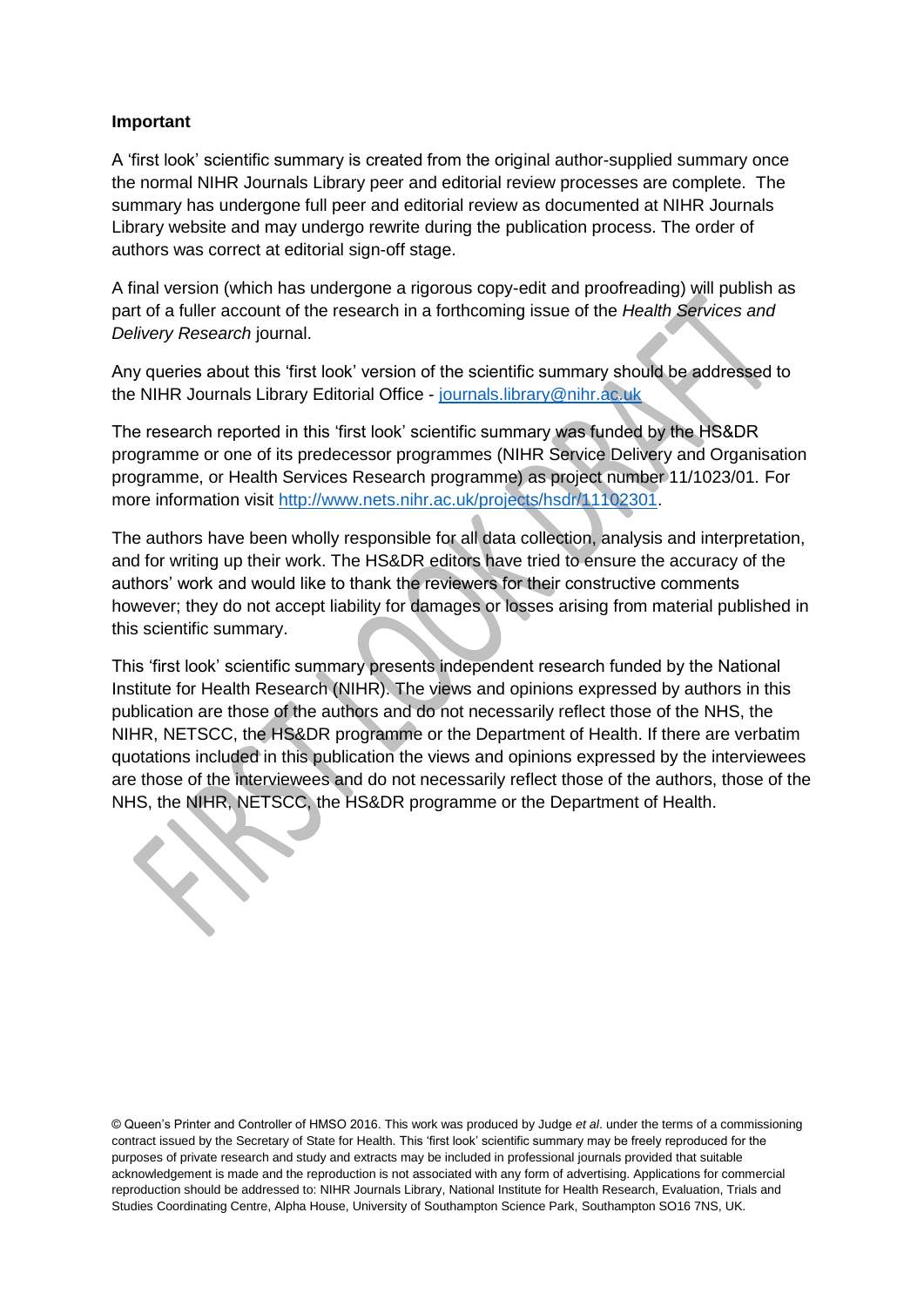# **Scientific summary**

## **Background**

Osteoporosis is a common bone disease affecting three million patients in the UK. Of all the types of osteoporotic fracture, hip fractures are the most costly and a major public health problem due to an ageing population. Hip fractures usually occur as a result of a low-impact fall in individuals with underlying bone fragility due to osteoporosis. About 87,000 hip fractures occur annually in the UK, with a cost (including medical and social care) amounting to about £2.3 billion a year.

There are two principal stages of health care following hip fracture: state of the art care to ensure patients achieve optimal recovery and then effective secondary fracture prevention to ensure health is maintained. This second stage is needed as patients are at considerable risk for subsequent falls, osteoporotic fractures and premature death. Mortality during the first year after fracture ranges from 8.4% to 36% and the risk of second hip fracture ranges from 2.3% to 10.6%. Responding to the first fracture presents a golden opportunity to prevent further fractures. The risk of further fracture can be reduced by up to half with bone protection therapy. Effective management for these patients can significantly reduce this risk, which is why professional bodies have produced comprehensive guidance about the management of hip fracture and these recommend two types of complimentary services: 1) orthogeriatric services focusing on achieving optimal recovery, and 2) fracture liaison services (FLS) focusing on secondary fracture prevention.

*Orthogeriatric services* are designed to provide specialist geriatric care to the frail older trauma patient and are integral to multidisciplinary management following admission both pre-, peri- and post- operatively. The components include rapid optimisation of fitness for surgery, early identification of rehabilitation goals to facilitate return to pre-fracture residence and long-term wellbeing as appropriate and integrating with related services within the secondary care and community including secondary fracture prevention. A number of models of orthogeriatric care exist, including reactive consultations, regular liaison visits, post-operative transfer to the geriatric ward for rehabilitation and joint care on a dedicated orthogeriatric ward.

*Fracture prevention services* should have four main components: case finding those at risk of further fractures; undertaking an evidence-based osteoporosis assessment; treatment initiation in accordance with guidelines for both bone health and falls risk reduction; and then strategies to monitor and improve adherence to recommended therapies. Since the provision of these services is multi-disciplinary, guidance recommends structuring services around a dedicated coordinator who provides a link between all the multi-disciplinary teams involved in fracture prevention, an approach known as a Fracture Liaison Service. Despite such guidelines being in place, there still exists significant variation in how fracture prevention services are structured between hospitals.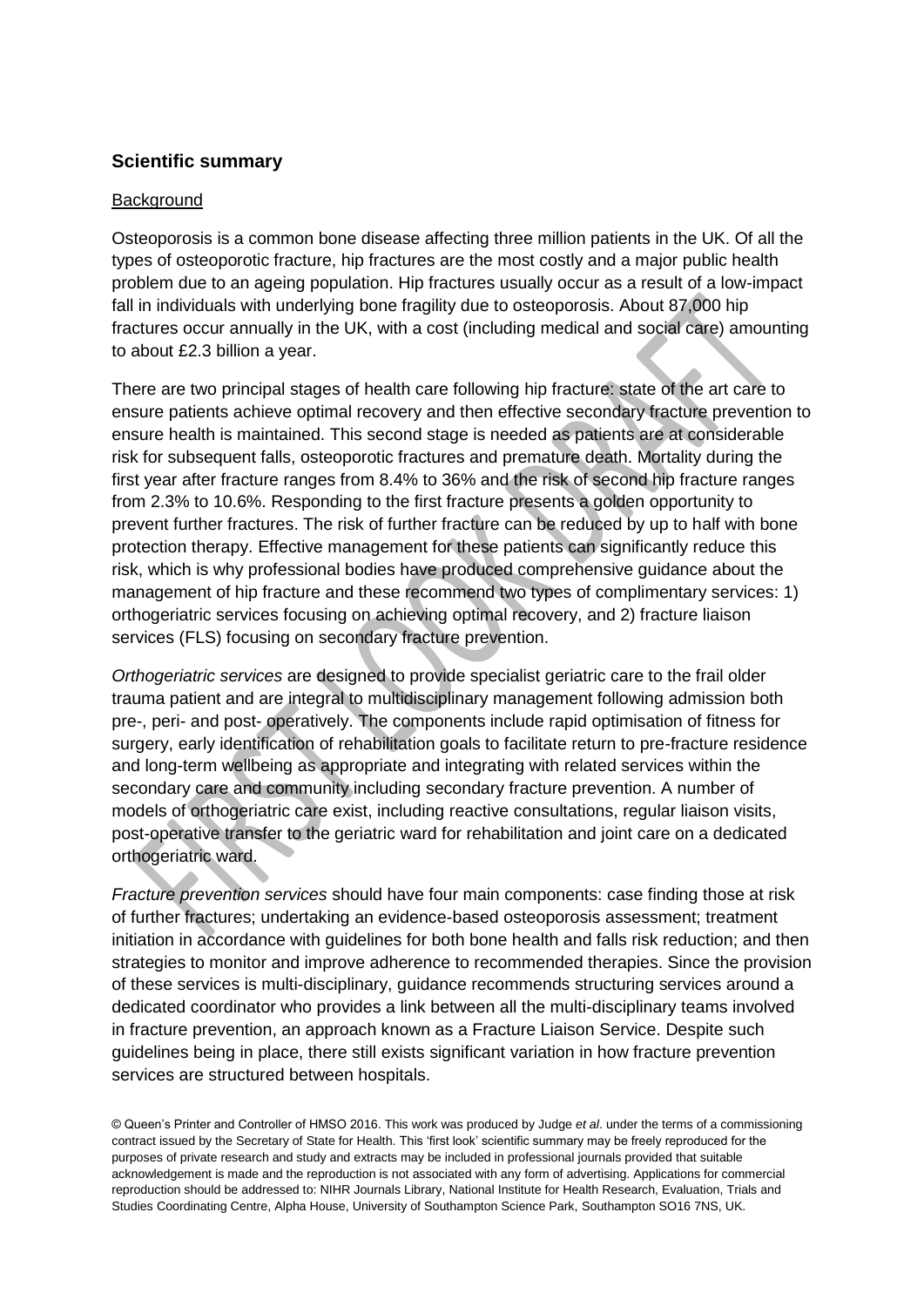This report describes variation in the delivery of secondary fracture prevention services across hospitals in one region of England and how these have changed over the past decade. It assesses in detail the clinical and cost-effectiveness of these models of care, and describes the views of health professionals on what aspects of the service are most important to them and how to successfully implement a fracture prevention service.

## **Objectives**

1) To characterise the way hospitals in the region have provided models of care for the delivery of secondary fracture prevention services for hip fracture patients over the past decade

2) To identify the reasons why hospitals chose their specific model of service delivery and assess barriers to change

3) To evaluate the impact that changes to the delivery of secondary fracture prevention have had on health outcomes by altering trends in hip re-fracture rates, NHS costs and life expectancy

4) To establish the NHS costs and cost-effectiveness of different hospital models for delivery of secondary fracture prevention

#### **Methods**

## **Objective 1:**

A service evaluation was conducted with the use of a questionnaire developed to capture information on changes to service delivery over the past decade. A health professional at each hospital included in the study was identified through a local network of health professionals involved in fracture prevention services. If they were not able to answer all of the questions, they recommended further health professionals to contact.

# **Objective 2:**

One-to-one semi-structured interviews were conducted with a range of healthcare professionals from all 11 hospitals who met the criteria of working in secondary care and with experience and knowledge of secondary fracture prevention after hip fracture. 43 health professionals were recruited. A qualitative researcher conducted face-to-face interviews using a topic guide to inform questions which was based on the four core elements of a fracture prevention service identified above and extended Normalisation Process Theory (NPT). Interviews were audio-recorded, transcribed, anonymised and imported into the qualitative data analysis software NVivo. An abductive analysis was conducted that involved assigning codes to the transcripts using an inductive approach along with codes that reflected the four main constructs of extended NPT. Data was then displayed on charts using the framework approach to data organisation.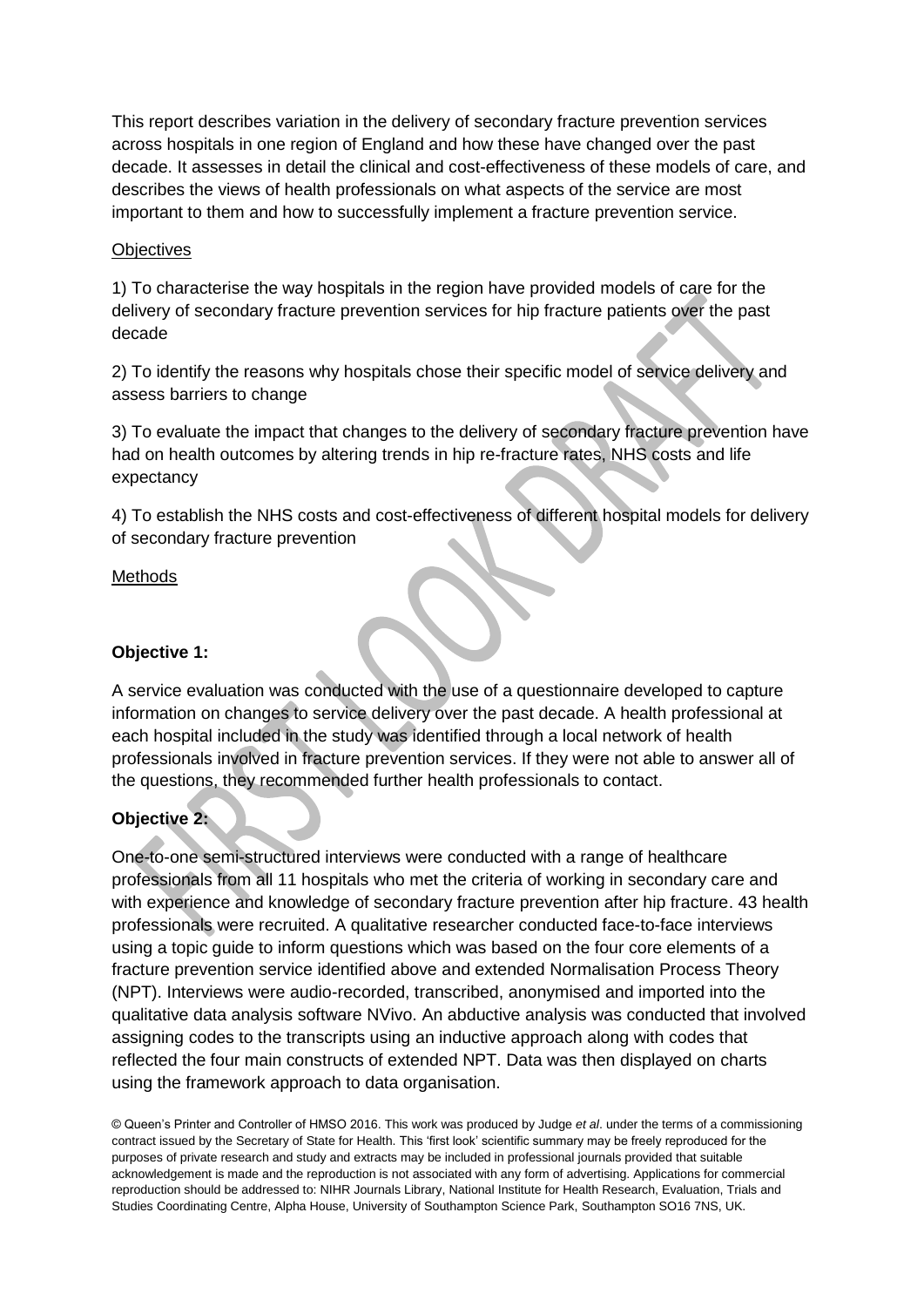# **Objective 3:**

Data were obtained from the Hospital Episode Statistics (HES) database linked to Office for National Statistics (ONS) mortality records on 33,152 patients admitted for a primary hip fracture from 2003 to 2013 at 11 acute hospitals in a region of England. The interventions of interest were dates on which a hospital appointed an orthogeriatrician or setup/increased a FLS. Each hospital was analysed separately and acted as its own control in a before-after time series design. Confounding variables included age, gender, Charlson co-morbidity index, and area deprivation. The outcomes were all cause mortality at 30-days and 1-year and second hip fracture within 2-years. Cox regression modelling was used to describe the association between the intervention and time to death. For the outcome of second hip fracture, a competing risks survival model was used to account for the competing risk of death. Meta-analyses were used to pool estimates on each health outcome under study for similar interventions across hospitals in the region.

Data from the Clinical Practice Research Database (CPRD) linked to ONS mortality records were obtained on 11,243 primary hip fracture cases aged over 50 from 1999 to 2013. Five guidelines were evaluated: NICE clinical guideline 21 (Nov 2004), NICE technological appraisal 87 (Jan 2005), BOA blue book (Sep 2007), NICE technological appraisal 161 (Oct 2008) and Best Practice Tariff for inpatient hip fracture care (Apr 2010). Guidelines were evaluated using an interrupted time series analysis to assess the effect they have had on altering trends in re-fracture rates, life expectancy (30-day and 1-year) and proportion of patients taking bone strengthening drugs within 1-year after fracture. A segmented linear regression model was specified for each outcome.

## **Objective 4:**

For hospital costs, we used HES data and for primary costs we used the clinical practice research datalink (CPRD GOLD). We adopted the same incidence-based approach to identify hip fracture patients in both sets of data and estimate the costs of hip fracture. A Markov model was developed to simulate the costs and health-related quality of life (QoL) associated with the different OG and FLS models of secondary fracture prevention. A costeffectiveness analysis was performed using outcome measures such as prevention of hip fractures, life expectancy and Quality-Adjusted Life Years (QALYs) gained. The Markov health states reflect the natural history of hip fractures (e.g. primary hip fracture, secondary hip fracture, death) and the impact of the different models of care (e.g. bone protection therapy, discharge method (home or care home)). Transition probabilities were informed by HES and mortality linked data and relate to a particular model of care. Relative effectiveness measures were applied to the transition probabilities to model the impact of the different models of care. NHS resource use associated with the treatment pathway of hip fracture patients was identified and valued using appropriate data sources. QoL data was derived from a literature search. Incremental cost-effectiveness ratios (ICERs) are estimated for the different models of care and depicted on the cost-effectiveness plane. Probabilistic sensitivity analysis is used to propagate parameter uncertainty and capture decision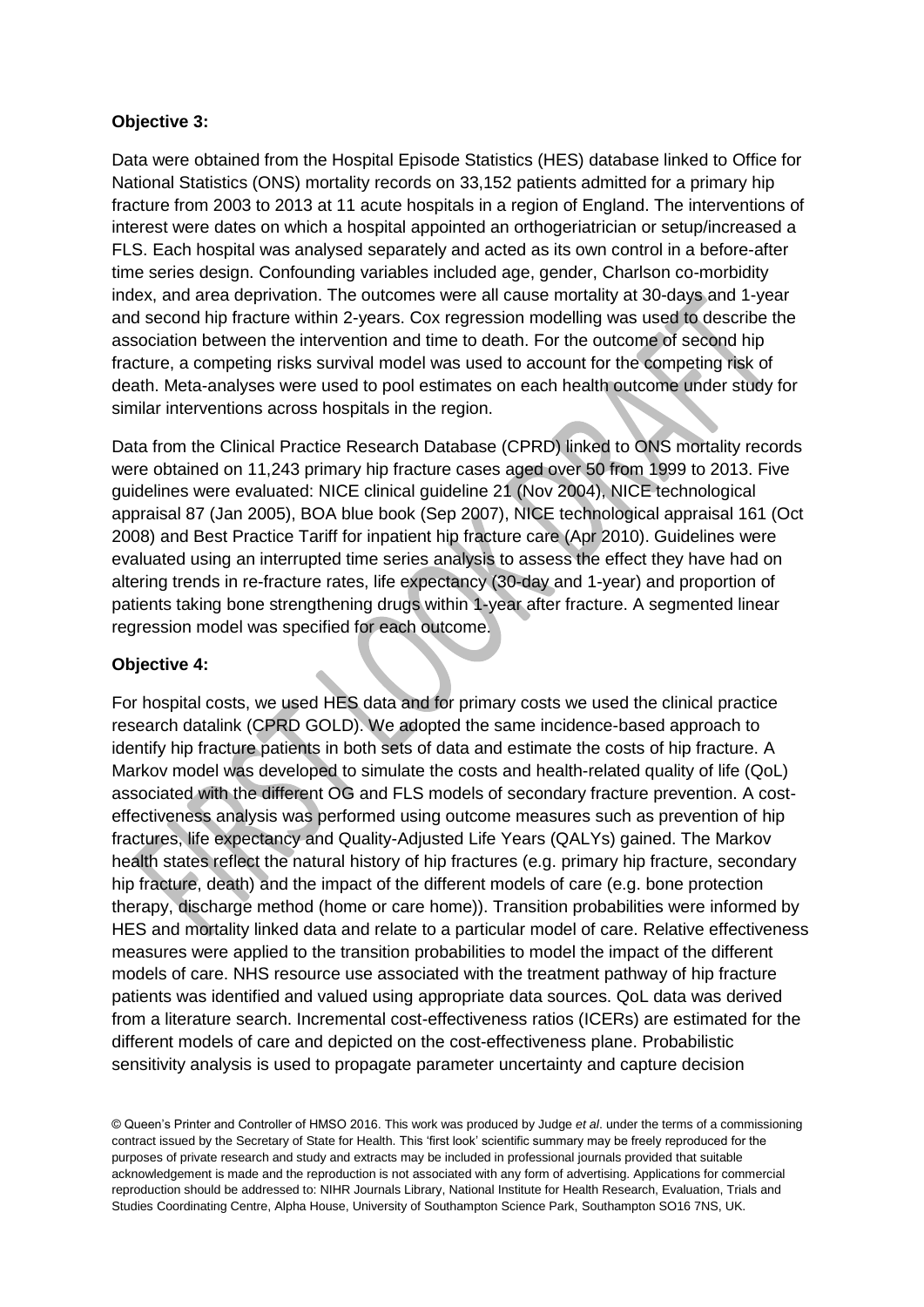uncertainty by using cost-effectiveness acceptability curves and reporting credible intervals around the ICERs.

#### Results

Service evaluation – There was significant variation in the organisation and structure of secondary fracture prevention services, including staffing levels, the type of service model (consultant versus nurse led service), and the processes used to case find, assess for osteoporosis, initiate treatment and monitor adherence.

Qualitative (Implementation) – Dedicated fracture prevention co-ordinators gave multidisciplinary health professionals capacity to work together and promoted a shared commitment to the service, but communication with GPs was challenging. The intervention was highly workable and easily integrated into practice. Nevertheless, some participants felt successful implementation was undermined by a lack of resources and capacity to administer scans. There were also concerns about understaffing and poor patient access for some demographic groups.

Qualitative (Business case) – Challenges included collecting all relevant data and negotiating compartmentalised budgets. Participants felt financial considerations were the most important factor in funding decisions, while improved quality of care was less influential. Effective strategies included ways of providing support, demonstrating potential cost effectiveness, and improved quality of care.

Natural experiment (Models of care) – One-year mortality rates declined from 33.1 to 26.0% from 2003/4 - 2011/12. In contrast, the proportion of second hip fractures remained stable throughout the study period. The impact of introducing an orthogeriatrician on 30-day and 1 year mortality was hazard ratio (HR)=0.73 (95% CI: 0.65-0.82) and HR=0.81 (95% CI: 0.75- 0.87) respectively. 30-day and 1-year mortality were likewise reduced following the introduction or expansion of a FLS: HR 0.80 (95% CI: 0.71-0.91) and HR 0.84 (95% CI: 0.77-0.93) respectively. There was no significant impact on time to secondary hip fracture.

Natural experiment (Guidelines) – Publication of the BOA blue book (Oct 2007) and NICE technological appraisal 161 (Sept 2007) was associated with a reduction in: subsequent hip fracture of -0.95% (95% CI: -1.67 to -0.23); 30-day mortality of -2.81% (95% CI: -3.73 to - 1.85). Introduction of the Best Practice Tariff in 2010 saw a reduction in 1-year mortality of - 5.56% (95% CI: -7.59 to -3.52). Publication of the NICE clinical guideline 21 (Nov 2004) and the NICE technological appraisal 87 (Jan 2005) saw an increase in the proportion of patients receiving: a bone strengthening drug of 14.5% (95% CI: 11.1-17.8); and prescribed at least one bisphosphonate at 10-14 months of 8.71% (95% CI: 5.04-12.4).

Health economics (costs) - The annual cost in the year of the hip fracture was estimated to be £10,964 (95% CI: £10,797to £11,161) higher compared to the previous year. The primary care costs associated with primary hip fracture were £1,065 (median £660, SD 1798), of which medications and non-pharmaceuticals accounted for £614 (median £248, SD 1586) of the costs and GP contacts accounted for £358 (median £246, SD 409). The total annual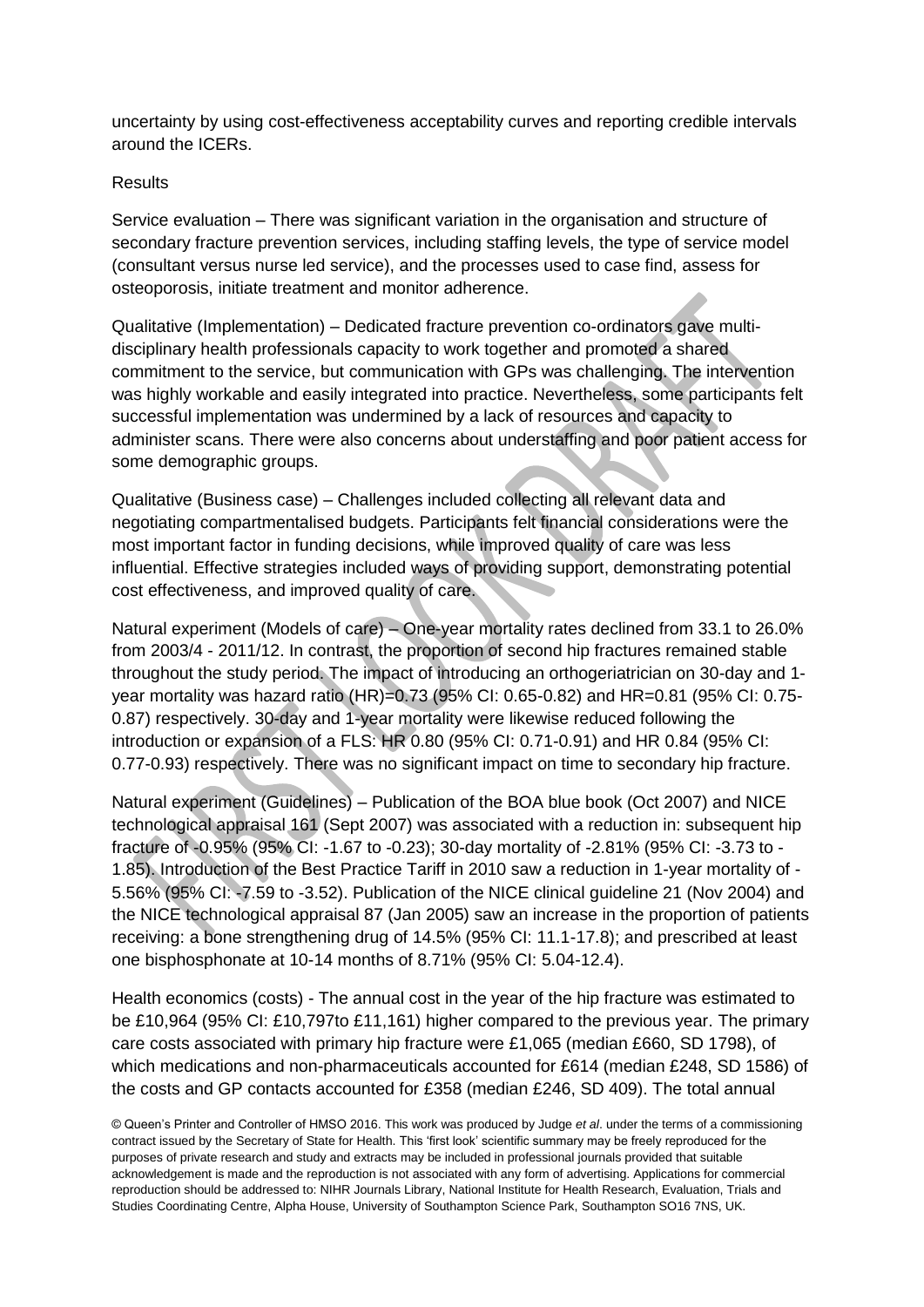costs associated with all incident hip fractures in the UK amongst those aged 50 (n=79,243) were estimated at £1,215 million.

Health economics (cost-effectiveness) - After combining costs and outcomes in an incremental cost-effectiveness analysis, and at a £30,000 per QALY threshold, the most cost-effective model of care was introducing an orthogeriatrician. The population EVPI over 5 years was estimated to be between £23 million and £73 million at the £30,000 per QALY gained threshold. This suggests that undertaking additional major commissioned research work to further reduce decision uncertainty is likely to be of significant benefit.

## **Conclusion**

The finding in relation to the beneficial effects of OG and FLS models of care on reducing 30-day and 1-year mortality is a very positive one. The health economics analysis shows that these models of care are cost-effective. Evidence of significant temporal associations with a number of national guidelines suggests a positive impact on clinical decision-making and patient outcomes.

We found that in hip fracture patients an FLS was not effective at reducing the risk of second hip fracture. Whilst this was initially a surprising finding, combining the data from both qualitative and quantitative components of the study, helped us to understand the reasons behind the lack of effect. The primary deficiencies in the models of FLS used by hospitals in this region lie in the component of monitoring and adherence to bisphosphonate therapy.

This study is in hip-fracture patients only. The effectiveness of a FLS for non-hip fracture patients remains unanswered. We were only able to look at second hip re-fracture as an outcome, as other non-hip fractures are not captured by the routine data used. So effectiveness of an FLS for hip fracture patients on non-hip fracture outcomes also remains unanswered.

To inform a decision on the value of undertaking further research in order to eliminate the uncertainty surrounding the decision of cost-effectiveness of FLS models of care, the Expected Value of Perfect Information (EVPI) over 5-years was estimated at £20 million at the £30,000 per QALY gained threshold. This suggests that undertaking additional major commissioned research work to further reduce decision uncertainty is likely to be of significant benefit.

# Recommendations for research

1. Further research is urgently needed to assess the clinical and cost-effectiveness of FLS models for non-hip fracture patients. This question cannot be answered using the natural experimental design of this study, as the routine data are not available. This question can only be answered through conducting a randomised controlled trial.

2. For hip fracture patients, the clinical and cost-effectiveness of an FLS on non-hip refracture outcomes remains unanswered.

<sup>©</sup> Queen's Printer and Controller of HMSO 2016. This work was produced by Judge *et al*. under the terms of a commissioning contract issued by the Secretary of State for Health. This 'first look' scientific summary may be freely reproduced for the purposes of private research and study and extracts may be included in professional journals provided that suitable acknowledgement is made and the reproduction is not associated with any form of advertising. Applications for commercial reproduction should be addressed to: NIHR Journals Library, National Institute for Health Research, Evaluation, Trials and Studies Coordinating Centre, Alpha House, University of Southampton Science Park, Southampton SO16 7NS, UK.